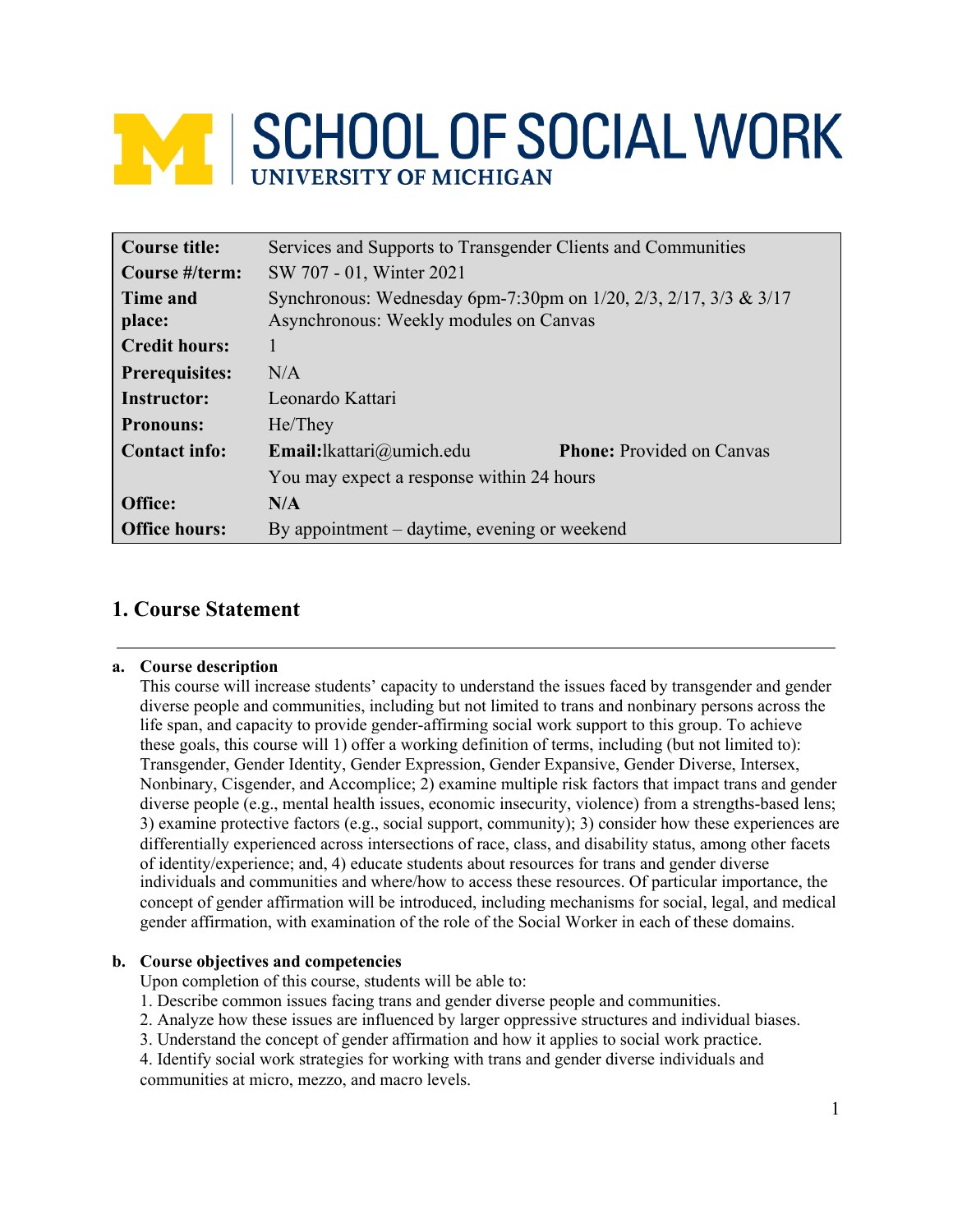5. Recognize the impact of age, race, gender, ethnicity, social class, sexual orientation, gender identity and expression, power and privilege on the experiences of trans and gender diverse individuals and communities, as well as on their interpersonal practice with these communities.

## **c. Course design**

This course is designed to be highly interactive and will rely on active participation from all members. We will draw on knowledge (research about trans individual and community needs), theory (ways of understanding issues amenable to social work intervention experienced by trans and gender diverse individuals and communities), and practice (gender-affirming practices and organizations will be introduced) in order to inform a comprehensive approach to understanding and supporting trans and gender diverse individuals and communities.

Additionally, this course is an advanced level course with adult learners. Thus, the expectation is that students take charge of their own learning, their own participation and their support for the learning of their colleagues in the classroom. The class will consist of a combination of mini-lectures and direct application of skills in small groups or pairs to take theory to the level of community change. Students must come prepared to fully engage in order to get the most out of this class. Additionally, this class does not approach education from the "banking" perspective. Everyone in the classroom has expertise and experience to offer into the learning space. Thus, students will be asked to bring and share examples and root the larger theories of change in their own background and experience.

*Synchronous class:* Each week we will have synchronous (live) class lecture ranging from 60-90 minutes. However, to optimize our time together, acknowledge our (limited) attention spans, and to follow online teaching best practices, I will strive to keep our synchronous time as short as necessary.

*Asynchronous class:* In addition to our limited synchronous time together, you are expected to engage in our course content via our discussion board and other course materials each week. I highly encourage you to keep pace with the asynchronous materials (including group work) and engage immediately after class as if we are still going for the full three hours. This will keep you on track.

## **d. Intensive focus on PODS**

PODS are fundamental to this course, such that attention will be paid to how systemic oppression influences the everyday experiences of discrimination among trans and gender diverse people and communities. This course uses an intersectional lens to look at diversity within trans and gender diverse communities, including around race, disability, immigration status, age, and more. In addition to understanding larger structural manifestations of oppression, students will be challenged around their own biases as well as to look at how structural stigma and individual biases impact their everyday work with gender diverse people and communities.

This course integrates PODS content and skills with a special emphasis on the identification of theories, practice and/or policies that promote social justice, illuminate injustices and are consistent with scientific and professional knowledge. Through the use of a variety of instructional methods, this course will support students developing a vision of social justice, learn to recognize and reduce mechanisms that support oppression and injustice, work toward social justice processes, apply intersectionality and intercultural frameworks and strengthen critical consciousness, self-knowledge and self-awareness to facilitate PODS learning.

#### **e. Anti-Oppression Statement**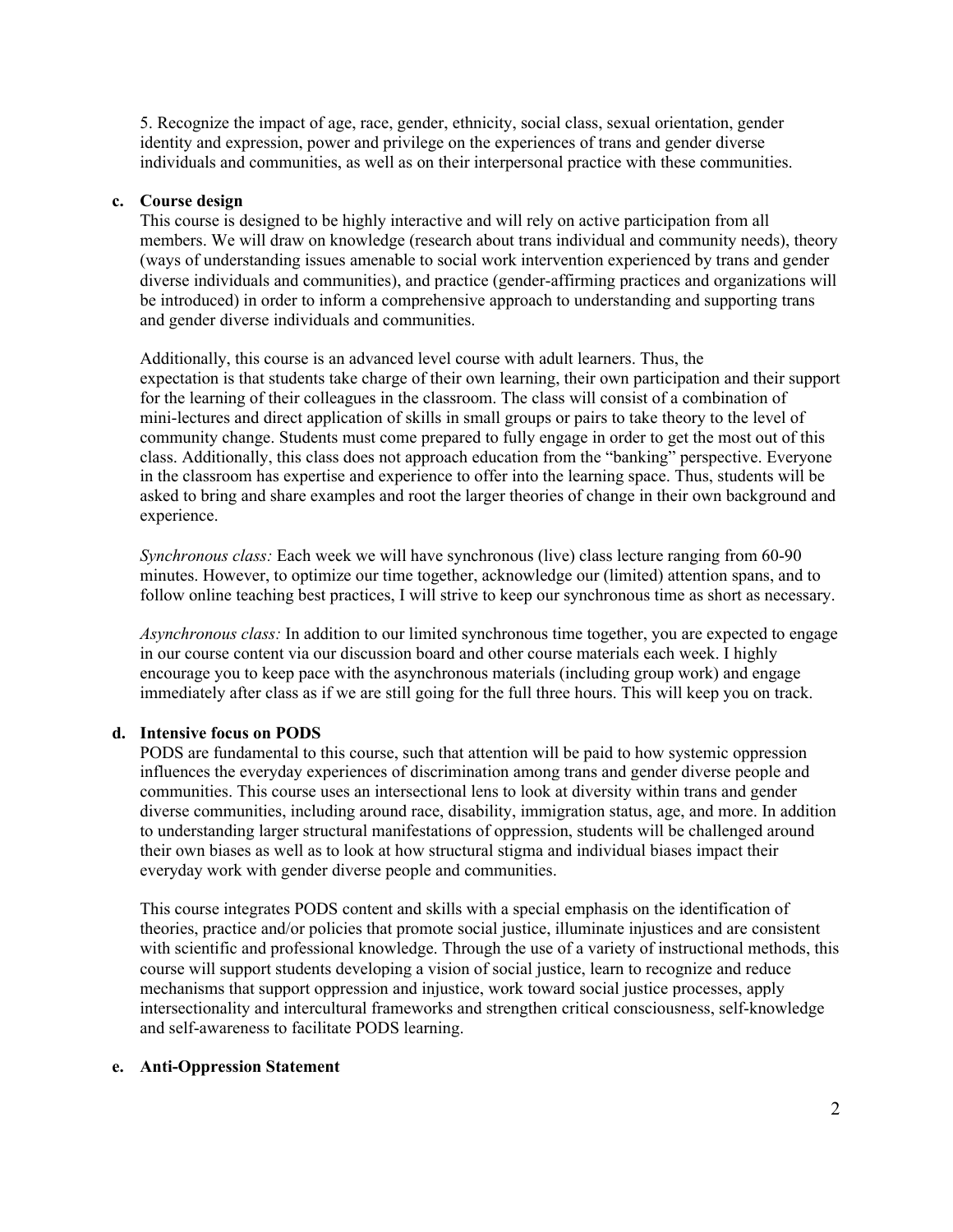As a community, we encourage each other to critically examine issues related to power, privilege, and oppression. These issues; therefore, are integrated into each classroom experience. As a result, there will be class discussions that may be difficult or challenging. In order to have the most supportive environment possible, we must all commit ourselves to fostering an inclusive, anti-oppressive space in which each person takes responsibility for their own language, actions and interactions. It is important that we listen to each other about how our words and actions are affecting one another and the learning environment. We share the task of negotiating the dual priorities of authentic free speech and active regard for one another, being open to diverse perspectives and ideas. We recognize that microaggressions happen; however, overt slurs in relation to race, age, ethnicity, gender, gender identity, gender expression, sexual orientation, religion/world view, immigration status, size, nationality, dis/ability, marital status, political affiliation, or any other identities, will be addressed directly. Throughout the course, we will negotiate other guidelines about class discussions.

# **2. Class Requirements**

## a. Text and class materials

There is no assigned textbook for this course. However, it is highly encouraged for you to purchase the textbook below if you are interested in working with transgender and gender diverse individuals and/or communities. An electronic version of this textbook is available, free of charge for UM students, through the UM library which we will utilize for this course.

Kattari, S. K., Kinney, M. K., Kattari, L., & Walls, N. E. (Eds.). (2020). *Social Work and health care practice with transgender and nonbinary individuals and communities: Voices for equity, inclusion, and resilience*. Routledge.

All assigned readings (including from the textbook above), assignment information, presentation slides, lecture recordings and other course materials can be found on the course Canvas. To fully engage in the course topic and become a competent and skilled social work practitioner, it is expected that students will complete all required readings the week they are assigned. Course content will be delivered in a variety of formats, including book chapters, articles, content summaries, and video through the Canvas learning management system. Required course materials are listed in the week-by-week topics below and also reflected on Canvas in weekly modules.

| <b>Sessions</b> | <b>Topics</b>                                                                                                 | <b>Required Readings &amp;</b><br><b>Assignments</b>                                                                                                                                                                                                      |
|-----------------|---------------------------------------------------------------------------------------------------------------|-----------------------------------------------------------------------------------------------------------------------------------------------------------------------------------------------------------------------------------------------------------|
| 1: January $20$ | Introduction and overview<br>of course<br>Co-Learning Environment<br>Terms, background,<br>historical context | To be completed prior to session:<br>Syllabus<br>Introduction Discussion Board Post<br>• Glossary in Kattari, S. K., Kinney, M. K., Kattari, L.,<br>& Walls, N. E. (Eds.). (2020). Social Work and health<br>care practice with transgender and nonbinary |

b. Class schedule – subject to change (any changes will be announced via email and Canvas)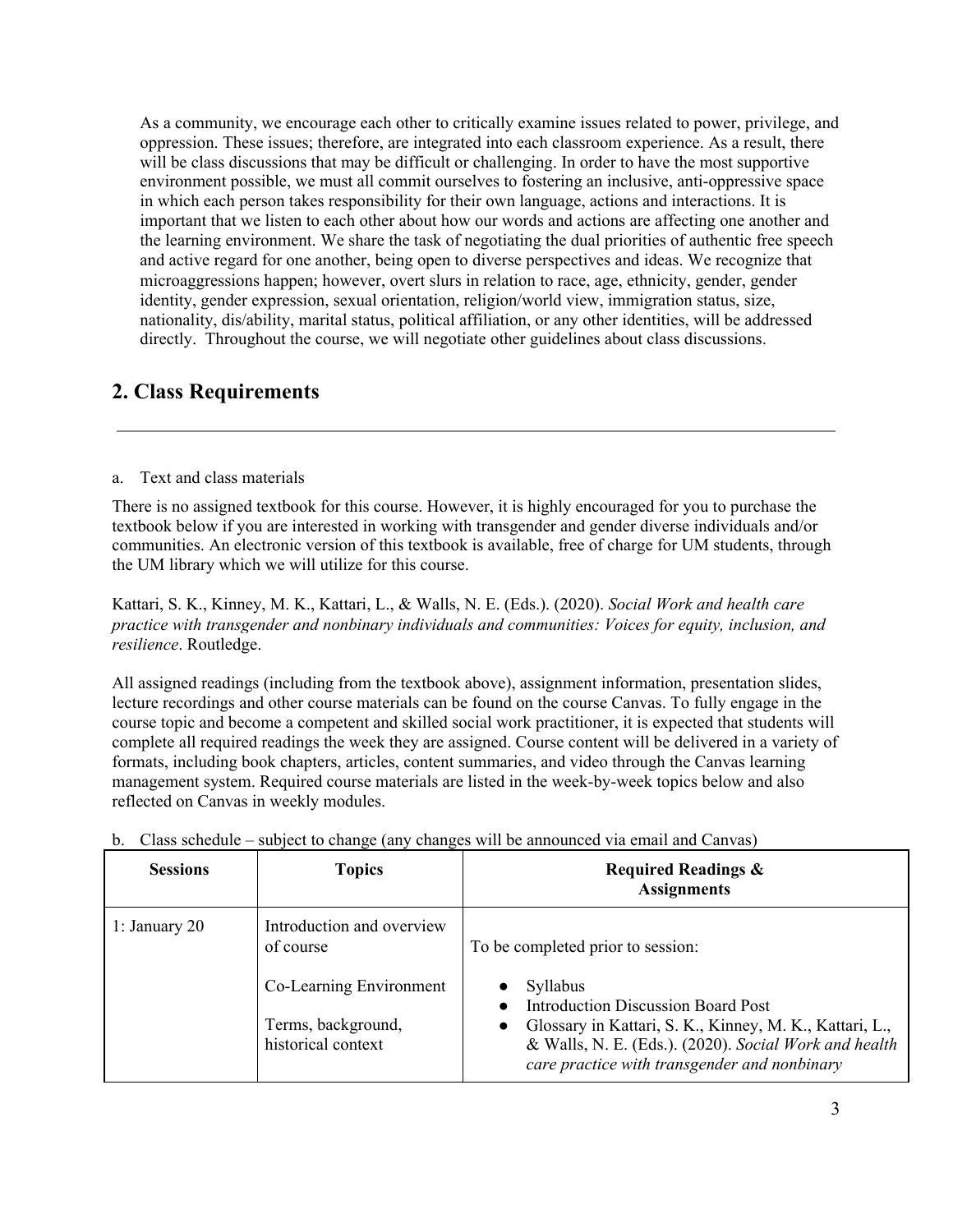|                                                           |                                                                 | individuals and communities: Voices for equity,<br>inclusion, and resilience. Pp. xxvii - xxxix.<br>Routledge.<br>Asynchronous materials to be completed before next session:<br>Lewis, L.V. & kime, A. 2020. Introduction part 2:<br>Place, joy, self in trans and nonbinary justice. In<br>Kattari, S. K., Kinney, M. K., Kattari, L., & Walls, N.<br>E. (Eds.), Social work and health care practice with<br>transgender and nonbinary individuals and<br>communities: voices for equity, inclusion, and<br>resilience. Pp. 11-26. Routledge.<br>Recorded Guest Speaker: Jaysa Jones<br>Supplemental:<br>Tourmaline and Sasha Wortzel (dirs.). Happy<br>Birthday, Marsha! (United States: Frameline, 2018)<br>$[14m 42s; TW$ police violence] – available to stream<br>on Amazon Prime (if not accessible to you, please<br>notify instructor)<br>Hart, E. (Host). (2017-2020) Hoodrat to Headwrap.<br>[Audio Podcast].<br>https://soundcloud.com/user-501838661/gender-101-t<br>he-binary-wont-save-you                             |
|-----------------------------------------------------------|-----------------------------------------------------------------|-----------------------------------------------------------------------------------------------------------------------------------------------------------------------------------------------------------------------------------------------------------------------------------------------------------------------------------------------------------------------------------------------------------------------------------------------------------------------------------------------------------------------------------------------------------------------------------------------------------------------------------------------------------------------------------------------------------------------------------------------------------------------------------------------------------------------------------------------------------------------------------------------------------------------------------------------------------------------------------------------------------------------------------------|
| 2: February 3<br>Live Guest<br>Speaker: Beck Gee<br>Cohen | Mental Health<br>Therapeutic<br>Alliances and Best<br>Practices | To be completed prior to session:<br>Abrams, M., Golden, R.L., & Cohen, J.R. (2020).<br>Affirming and inclusive mental health care for<br>transgender and nonbinary young people. In Kattari,<br>S. K., Kinney, M. K., Kattari, L., & Walls, N. E.<br>(Eds.), Social work and health care practice with<br>transgender and nonbinary individuals and<br>communities: voices for equity, inclusion, and<br>resilience. Pp. 76-88. Routledge.<br>Walls, N.E., von Merz, S., & Atteberry-Ash, B.<br>(2020). Affirming and inclusive mental health care for<br>transgender and nonbinary adults. In Kattari, S. K.,<br>Kinney, M. K., Kattari, L., & Walls, N. E. (Eds.),<br>Social work and health care practice with<br>transgender and nonbinary individuals and<br>communities: voices for equity, inclusion, and<br>resilience. Pp. 89-104. Routledge.<br>Asynchronous materials to be completed before next session:<br>Blotner, C. (2017, April 23). Informed consent vs. talk<br>therapy: Who decides when a transgender person can |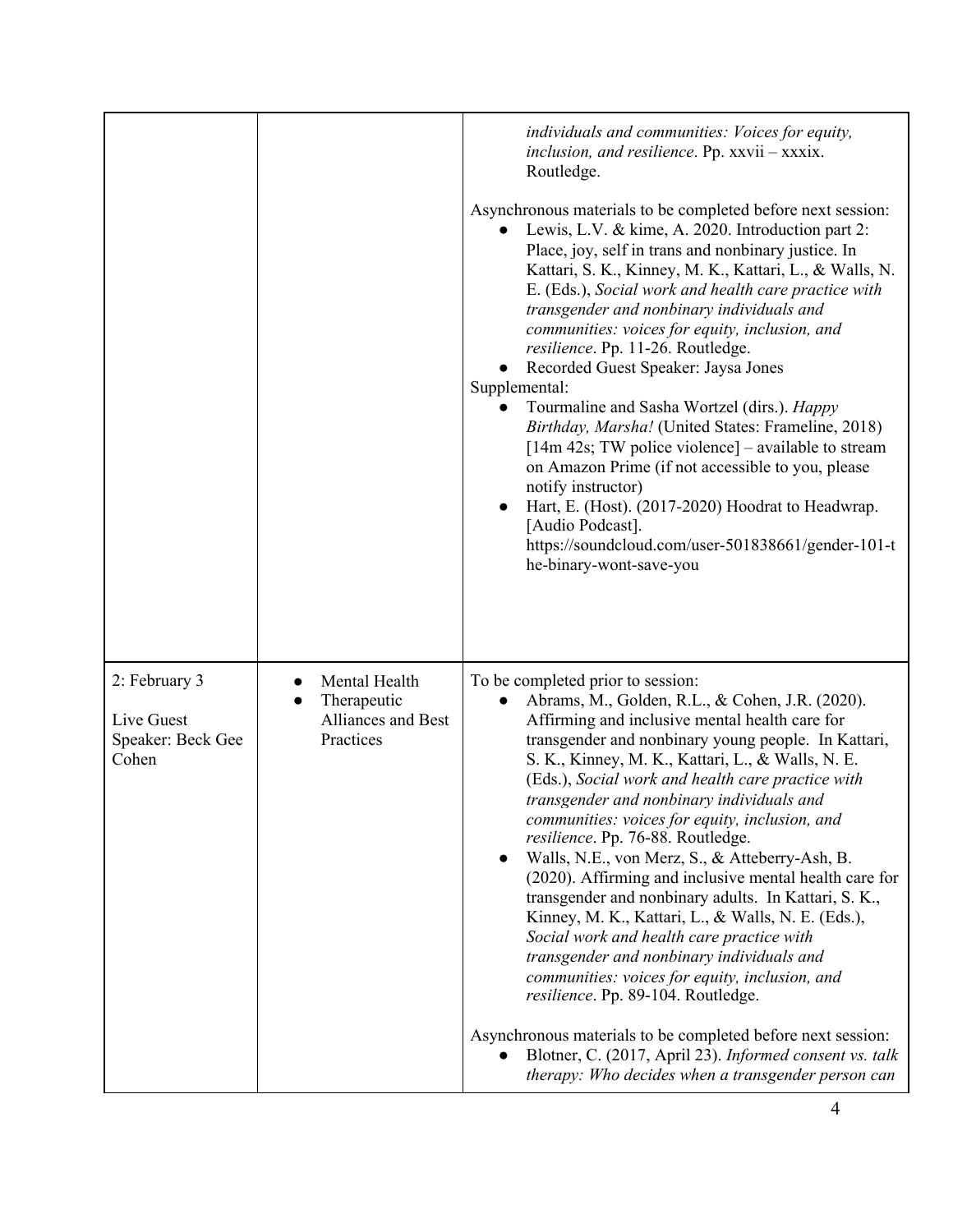|                                                                |                                                             | medically transition? Stanford Medicine X:<br>https://www.youtube.com/watch?v=TdHYrPNZkjg                                                                                                                                                                                                                                                                                                                                                                                                                                                                                                                                                                                                                                                                                                                                                                                                                                                                                                                                                                                                                                                  |
|----------------------------------------------------------------|-------------------------------------------------------------|--------------------------------------------------------------------------------------------------------------------------------------------------------------------------------------------------------------------------------------------------------------------------------------------------------------------------------------------------------------------------------------------------------------------------------------------------------------------------------------------------------------------------------------------------------------------------------------------------------------------------------------------------------------------------------------------------------------------------------------------------------------------------------------------------------------------------------------------------------------------------------------------------------------------------------------------------------------------------------------------------------------------------------------------------------------------------------------------------------------------------------------------|
| 3: February 17<br>Live Guest<br>Speaker: Xian<br><b>Brooks</b> | Healthcare<br><b>Health Equity</b><br><b>Best Practices</b> | To be completed prior to session:<br>Kinney., K., Meininger, E.T., & Weiner, S.E. (2020)<br>Transgender and nonbinary youth and access to<br>medical care. In Kattari, S. K., Kinney, M. K., Kattari,<br>L., & Walls, N. E. (Eds.), Social work and health care<br>practice with transgender and nonbinary individuals<br>and communities: voices for equity, inclusion, and<br>resilience. Pp. 29-41. Routledge.<br>Lacome-Duncan, A., Kattari, S.K., Kattari, L. (2020)<br>Transgender and nonbinary adults and access to<br>medical care. In Kattari, S. K., Kinney, M. K., Kattari,<br>L., & Walls, N. E. (Eds.), Social work and health care<br>practice with transgender and nonbinary individuals<br>and communities: voices for equity, inclusion, and<br>resilience. Pp. 42-56. Routledge.<br>Asynchronous materials to be completed before next session:<br>Ulaby, N. (2017, November 21). Healthcare system<br>fails many transgender Americans. All Things<br>Considered [Radio Broadcast]. NPR.<br>https://www.npr.org/sections/health-shots/2017/11/21/<br>564817975/health-care-system-fails-many-transgende<br>r-americans |
| 4: March 3<br>Live Guest<br>Speaker: Rachel<br>Ester           | Policy<br>Organizations<br>Empowerment<br>Advocacy          | To be completed prior to session:<br>Wagaman, A.M. & Kemmerer, A. (2020)<br>Transgender and nonbinary youth empowerment. In<br>Kattari, S. K., Kinney, M. K., Kattari, L., & Walls, N.<br>E. (Eds.), Social work and health care practice with<br>transgender and nonbinary individuals and<br>communities: voices for equity, inclusion, and<br>resilience. Pp. 273-285. Routledge.<br>Bakko, M., Kattari L., & O'Brien, R.P. (2020) TNB<br>Affirming policy: Current landscape, issues, and<br>change practices. In Kattari, S. K., Kinney, M. K.,<br>Kattari, L., & Walls, N. E. (Eds.), Social work and<br>health care practice with transgender and nonbinary<br>individuals and communities: voices for equity,<br>inclusion, and resilience. Pp. 286-300. Routledge.<br>Asynchronous materials to be completed before next session:<br>Malkin, M. (2020, November 12). How 'Pose' Star<br>Angelica Ross Has Been Saving Lives With<br>Transgender Advocacy Organization TransTech.<br>Variety.                                                                                                                                      |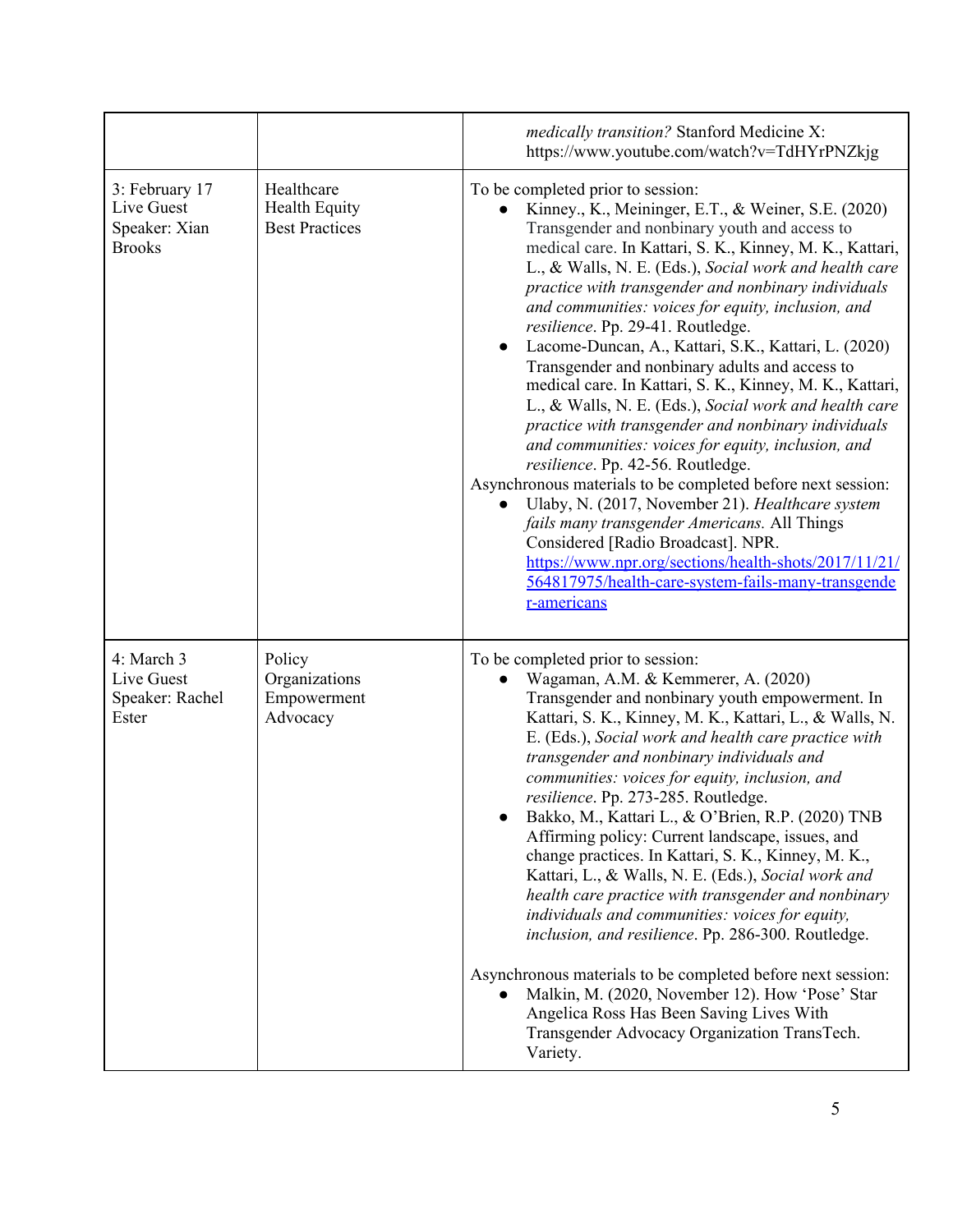|                                                     |                                            | https://variety.com/2020/scene/news/pose-angelica-ro<br>ss-transtech-1234830221/<br>• Begin reviewing and providing colleague's deep dive<br>assignments                                                                                                                                                                                                                                                                            |
|-----------------------------------------------------|--------------------------------------------|-------------------------------------------------------------------------------------------------------------------------------------------------------------------------------------------------------------------------------------------------------------------------------------------------------------------------------------------------------------------------------------------------------------------------------------|
| 5: March 17<br>Live Guest<br>Speaker: Ezra<br>Young | Resilience<br>Resistance<br>Transformation | To be completed prior to session:<br>• Arnold-Renicker, H., Inselman, K., Rivera, J., $\&$<br>Whitley, C.T. (2020) Trans and nonbinary leadership<br>and civic engagement. In Kattari, S. K., Kinney, M.<br>K., Kattari, L., & Walls, N. E. (Eds.), Social work and<br>health care practice with transgender and nonbinary<br>individuals and communities: voices for equity,<br>inclusion, and resilience. Pp. 273-285. Routledge. |
|                                                     |                                            | Asynchronous materials:<br>• Review and provide feedback on colleague's deep<br>dive assignments                                                                                                                                                                                                                                                                                                                                    |

## c. Assignments

Course assignments are due on the date specified in the course syllabus and on Canvas. Occasionally, unforeseen circumstances arise (e.g., illness, personal or family emergency) which may make it difficult for a student to complete the assignment by its designated due date time. Should this happen, it is the responsibility of the student to notify the instructor. At the instructor's discretion, a student's request for an extension of an assignment past its due date may be granted, usually for no longer than one week past the due date. *The instructor reserves the right to deduct points for late assignments.* University policies related to persons with disability (i.e. temporary or permanent accommodations), bereavement, and religious observations supersede this policy (see MSW Handbook).

| <b>Assignment</b>                      | Due date                                  | Percent of overall grade |
|----------------------------------------|-------------------------------------------|--------------------------|
| <b>Critical Consciousness</b><br>Posts | Three times throughout the<br>mini-course | 30%                      |
| Deep Dive – Framing the<br>Issue       | March 1st                                 | 40%                      |
| Deep Dive – Peer<br>Assessments        | March 17th                                | 15%                      |
| Deep Dive – Vision for the<br>Future   | March 31st                                | 15%                      |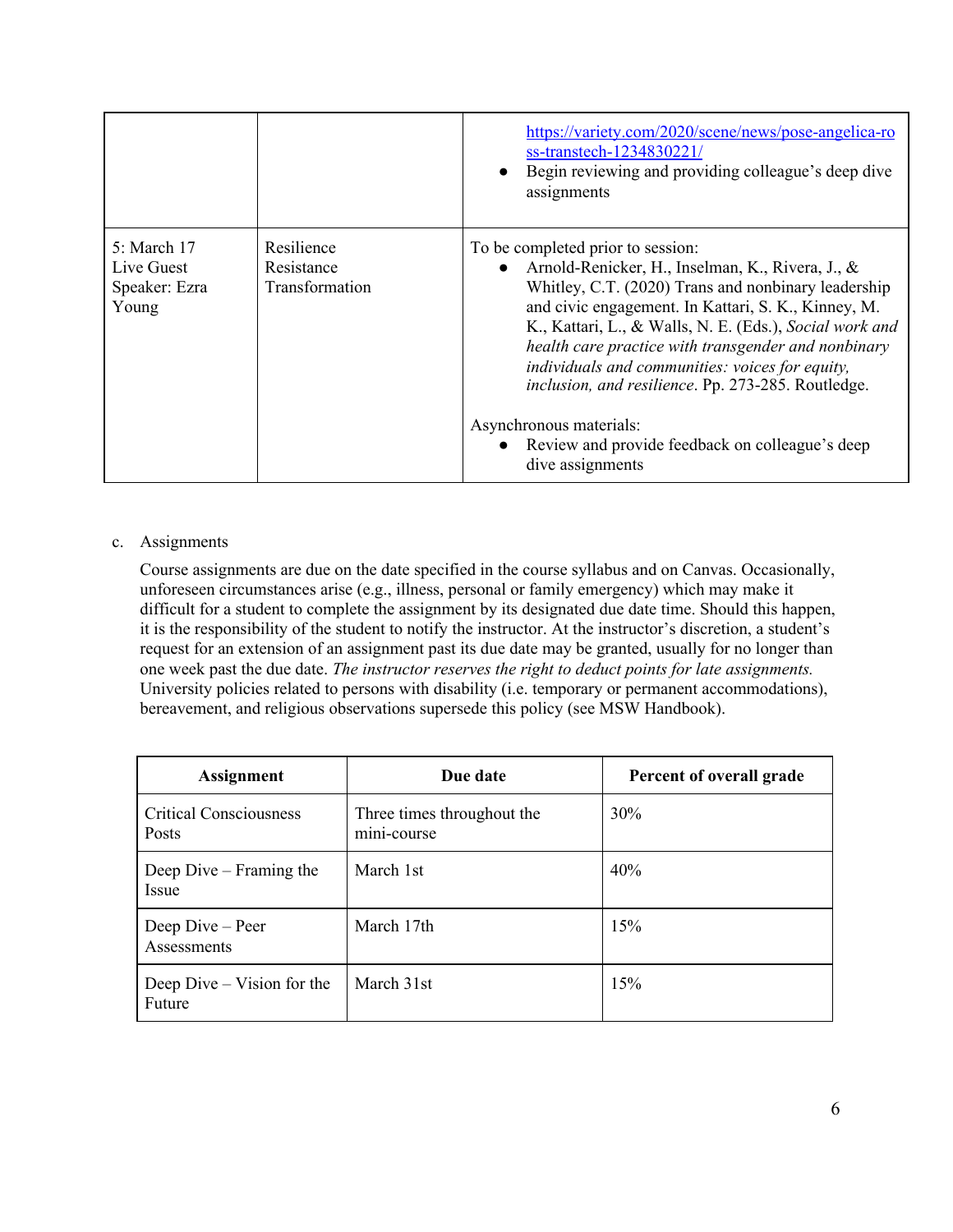# **1. Praxis & Critical Consciousness (30% of grade)**

Three (3) times throughout the mini-course, as part of our asynchronous course materials, you will be asked to complete a critical consciousness task that engages you in the cycle of praxis through connecting theory, practice and, the purpose of this assignment, reflection of our course materials.

**You will pick when to submit and what your praxis and critical consciousness reflections will cover.** These reflections will relate directly to our course materials such as readings, guest speakers, lectures and other asynchronous content and developing a sense for your social work practice is it pertains to working with transgender and gender diverse individuals and communities. It is highly recommended that you pace out your praxis and critical consciousness posts throughout our mini-course and do not leave all of them to the very end. I recommend due dates of 2/3, 2/17 and 3/3.

Your reflections should address the following:

- i. What resonates with you most from the course material and why?
- ii. What aspects of power, privilege and/or oppression are or are not being addressed how and why do you think that is?
- iii. How does this impact your social work practice?

Your post may be submitted in a visual format such as a self-reflexive journal, infographic, storybook, report, or an audio format such as an audio or video recording, or in another creative format of your choosing. Another option for these reflections is scheduling a meeting with the instructor and having a discussion.

Praxis and Critical Consciousness reflections will be submitted through Canvas assignments and only reviewed by your instructor; however, you are welcome to post your reflections to the discussion board as well if you would like to share them with your colleagues in the class.

| <b>Dimension</b>                                                          | <b>Satisfactory</b>                                                                                                                                                                                                                                                                                                                                                                                                                                                                                                                                                                                                                                   | Developing                                                                                                                                                                               |
|---------------------------------------------------------------------------|-------------------------------------------------------------------------------------------------------------------------------------------------------------------------------------------------------------------------------------------------------------------------------------------------------------------------------------------------------------------------------------------------------------------------------------------------------------------------------------------------------------------------------------------------------------------------------------------------------------------------------------------------------|------------------------------------------------------------------------------------------------------------------------------------------------------------------------------------------|
| <b>Professionalism in</b><br><b>Presentation</b><br>$(15 \text{ points})$ | The student has addressed all of the following criteria related to<br>professionalism in writing (5 points):<br>The grammar and mechanics of style are consistent with APA<br>formatting (see Chapters 3 and 4 of manual) – first person narrative<br>is acceptable.<br>The organization of the paper or presentation is clear and logical<br>٠<br>and consistent with APA formatting (see Chapter 3 of manual)<br>The reference list is consistent with APA formatting (see Chapter 6)<br>٠<br>of APA manual).<br>The reflection is free of spelling or other errors.<br>٠<br>The reflection does not exceed 2,000 words or 10 minutes.<br>$\bullet$ | The student only partially<br>addressed the criteria related to<br>professionalism in presentation<br>from the Satisfactory column.<br>(Deduct 5 points for each item<br>not addressed.) |
| <b>Technical</b><br><b>Requirements</b><br>$(15$ points)                  | The student has addressed all of the following technical requirements (5)<br>points each):<br>Reflection properly incorporates course material<br>٠<br>Quality of the reflection is thoughtful and engaging.<br>٠<br>Submitted reflection in a timely manner<br>$\bullet$                                                                                                                                                                                                                                                                                                                                                                             | The student has partially<br>addressed the criteria listed in<br>the Satisfactory column<br>(Deduct 5 points for each)<br>criterion that is not addressed)                               |

# **2. Deep Dive – Framing the Issue (40%)**

The structure of this assignment may look familiar to other assignments you have completed for various courses throughout the MSW program. We certainly cannot cover everything related to services and supports for transgender and gender diverse individuals and communities in one mini-course (or even in a regular 3-credit course). The purpose of this assignment is for you to do a deeper dive into one specific topic area as it relates to transgender and gender diverse individuals and communities and your social work practice (micro, mezzo, macro).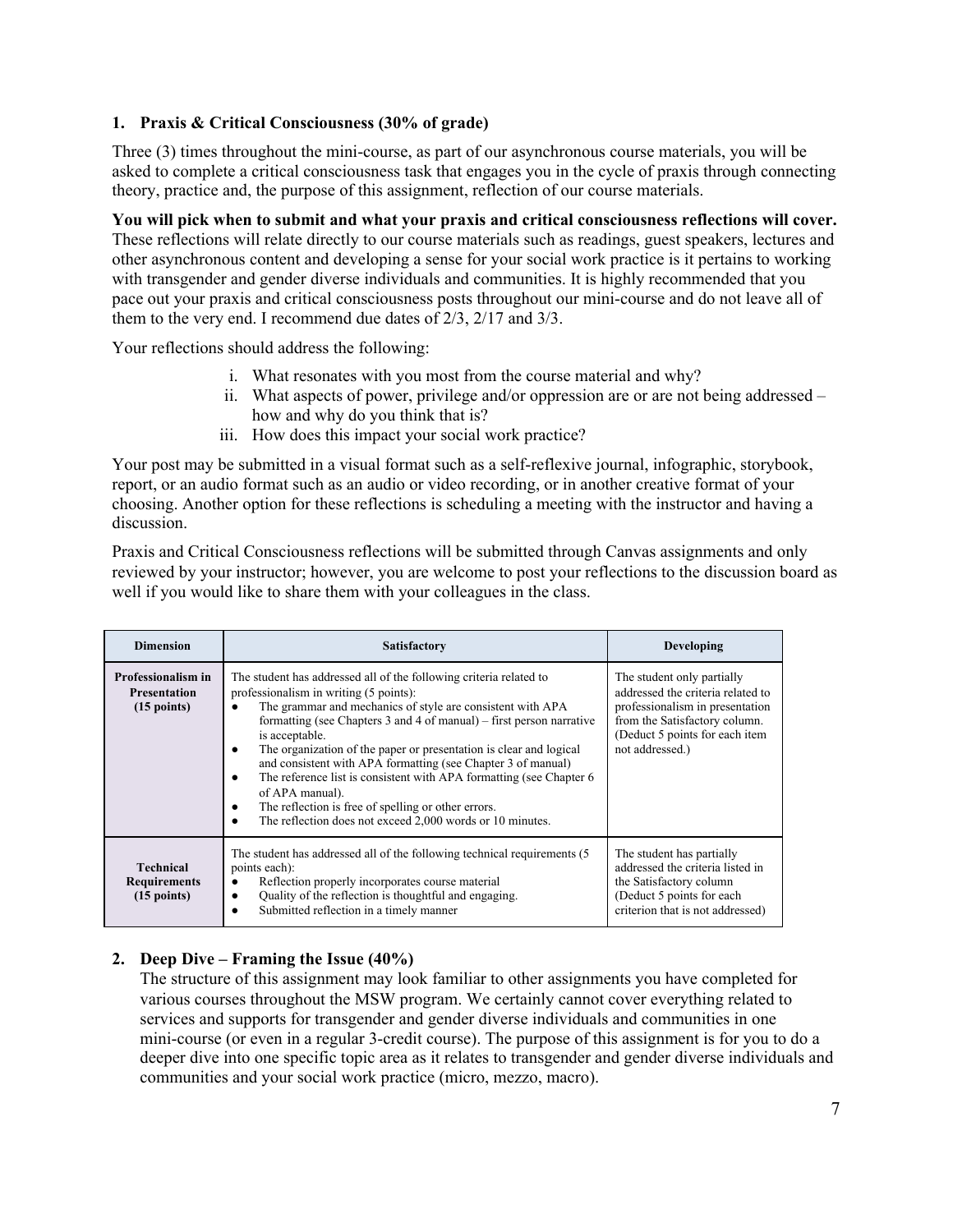Depending upon your own social work practice and/or your field placement, you may choose to do a literature review, a policy analysis, a brief report, an infographic, a grant application, a Tedtalk, a podcast, or speak with the instructor with other creative ideas. The purpose is for this to be a meaningful and applicable product while also providing the opportunity to teach your colleagues in the course. \*This may be completed as a group or individual assignment. If working in groups, no more than three students per group\*

Regardless of the format and product of your issue framing deep dive, you should cover the following items in addition to an introduction and a conclusion:

- i. Scope of the Issue:
	- 1. Describe, using statistics and other evidence, about what we know about the issues using academic and gray literature.
	- 2. Describe the political, economic, social and cultural systems or contexts that have framed this issue historically and currently in society. Consider this at the relevant individual, organizational, local, state, or national level(s).
- ii. Power, Privilege and Oppression:
	- 1. What issues of power, privilege, oppression are present in this issue area?
	- 2. How does this issue reinforce the status quo? Should the status quo be reinforced? Why or why not?
	- 3. How does this issue disproportionately impact multi-marginalized transgender and gender diverse individuals and communities such as BIPOC, disabled, non-Christian, lower-income, etc?
- iii. Social Work Implications
	- 1. Utilizing the NASW Code of Ethics, critically apply social work ethics and values to this issue.
	- 2. What should be the field of social work's stance on this issue?
	- 3. What should social workers do about this issue at micro, mezzo and macro levels?

| <b>Dimension</b>                                                  | Satisfactory                                                                                                                                                                                                                                                                                                                                                                                                                                                                                                                                                                                                                       | Developing                                                                                                                                                                          |
|-------------------------------------------------------------------|------------------------------------------------------------------------------------------------------------------------------------------------------------------------------------------------------------------------------------------------------------------------------------------------------------------------------------------------------------------------------------------------------------------------------------------------------------------------------------------------------------------------------------------------------------------------------------------------------------------------------------|-------------------------------------------------------------------------------------------------------------------------------------------------------------------------------------|
| Professionalism in<br><b>Writing/Presentation</b><br>$(5$ points) | The student has addressed all of the following criteria related to<br>professionalism in writing (2 points):<br>The grammar and mechanics of style are consistent with APA<br>$\bullet$<br>formatting (see Chapters 3 and 4 of manual) and include an<br>introduction and conclusion.<br>The organization of the paper is clear and logical and consistent<br>٠<br>with APA formatting (see Chapter 3 of manual)<br>The reference list is consistent with APA formatting (see Chapter<br>$\bullet$<br>6 of APA manual).<br>The product is free of spelling or other errors.<br>Does not exceed 8 pages or 30 minutes.<br>$\bullet$ | The student only partially<br>addressed the criteria related<br>to professionalism in writing<br>from the Satisfactory column.<br>(Deduct 2 points for each item<br>not addressed.) |
| Scope of Issue<br>$(12.5$ points)                                 | The student has addressed the following requirements (6.5 points<br>each):<br>Describe, using statistics and other evidence, about what we know<br>$\bullet$<br>about the issues using academic and gray literature.<br>Describe the political, economic, social and cultural systems or<br>$\bullet$<br>contexts that have framed this issue historically and currently in<br>society. Consider this at the relevant individual, organizational,<br>local, state, or national level(s).                                                                                                                                           | The student has partially<br>addressed the criteria listed in<br>the Satisfactory column<br>(Deduct 6.5 points for each<br>criterion that is not<br>addressed)                      |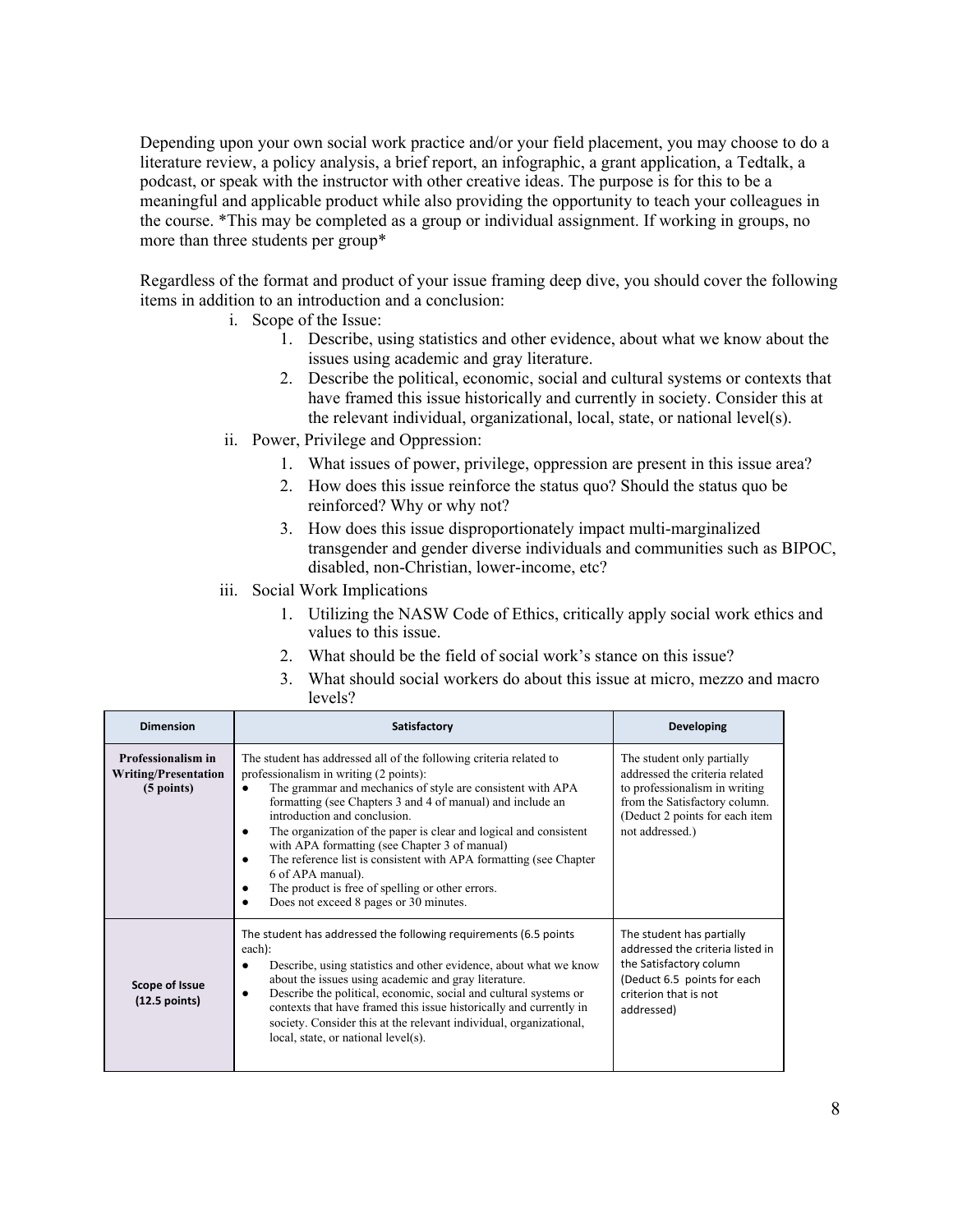| Power, Privilege and<br>Oppression<br>$(12.5$ points)      | The student has addressed the following requirements (6.5 points<br>each):<br>What issues of power, privilege, oppression are present in this<br>$\bullet$<br>issue area?<br>How does this issue reinforce the status quo? Should the status quo<br>$\bullet$<br>be reinforced? Why or why not?<br>How does this issue disproportionately impact multi-marginalized<br>٠<br>transgender and gender diverse individuals and communities such<br>as BIPOC, disabled, non-Christian, lower-income, etc? | The student has partially<br>addressed the criteria listed in<br>the Satisfactory column<br>(Deduct 6.5 points for each<br>criterion that is not<br>addressed) |
|------------------------------------------------------------|------------------------------------------------------------------------------------------------------------------------------------------------------------------------------------------------------------------------------------------------------------------------------------------------------------------------------------------------------------------------------------------------------------------------------------------------------------------------------------------------------|----------------------------------------------------------------------------------------------------------------------------------------------------------------|
| <b>Social Work</b><br><b>Implications</b><br>$(10$ points) | The student has addressed the following requirements:<br>Utilizing the NASW Code of Ethics, critically apply social work<br>$\bullet$<br>ethics and values to this issue. (4 points)<br>What should be the field of social work's stance on this issue? (3)<br>٠<br>points)<br>What should social workers do about this issue at micro, mezzo<br>٠<br>and macro levels? (3)                                                                                                                          | The student has partially<br>addressed the criteria listed in<br>the Satisfactory column<br>(Deduct 2.5 points for each<br>criterion that is not<br>addressed) |

# **3. Deep Dive – Peer Assessments (15%)**

- i. The second aspect of this assignment is to provide peer feedback on their deep dive. You will be assigned no more than five (5) of your colleague's Framing the Issue assignments and provide constructive, professional, and appropriate feedback that:
	- 1. Discusses what was done well.
	- 2. Discusses what could be improved upon.
	- 3. Thoughts on how this issue can be addressed by the field of social work.

| <b>Dimension</b>                                                     | Satisfactory                                                                                                                                                                                                                                                                                                                                                                              | <b>Developing</b>                                                                                                                                          |
|----------------------------------------------------------------------|-------------------------------------------------------------------------------------------------------------------------------------------------------------------------------------------------------------------------------------------------------------------------------------------------------------------------------------------------------------------------------------------|------------------------------------------------------------------------------------------------------------------------------------------------------------|
| Professionalism in<br>Providing<br>feedback<br>$(10 \text{ points})$ | The student has addressed all of the following criteria related to<br>professionalism in writing (2.5 points):<br>Feedback discusses what was done well<br>Feedback discusses what could be improved upon<br>$\bullet$<br>Thoughts on how this issue can be addresses by the field of social<br>٠<br>work is incorporated<br>Feedback is professional, appropriate and constructive.<br>٠ | The student only partially<br>addressed the criteria related<br>from the Satisfactory column.<br>(Deduct 2.5 points for each)<br>item not addressed.)      |
| <b>Technical</b><br><b>Requirements</b><br>$(5$ points)              | The student has addressed all of the following technical requirements (5)<br>points each):<br>Five (5) colleagues received complete feedback<br>٠                                                                                                                                                                                                                                         | The student has partially<br>addressed the criteria listed in<br>the Satisfactory column<br>(Deduct 5 points for each)<br>criterion that is not addressed) |

## **4. Deep Dive – Vision for the Future (10%)**

During our last session together (or by scheduling a time to meet with your instructor), we will engage in a visioning activity together. This visioning activity is meant to engage the creative, solution focused aspects of ourselves and our work to envision what a transformative and gender affirming world will look like in the future that addresses your deep dive issue. Once the visioning activity is completed, you will have time to create a visual or audio representation of your future vision. This may be a visual representation of a vision statement, a (info)graphic, a drawing, a storybook, a song, or another creative final product.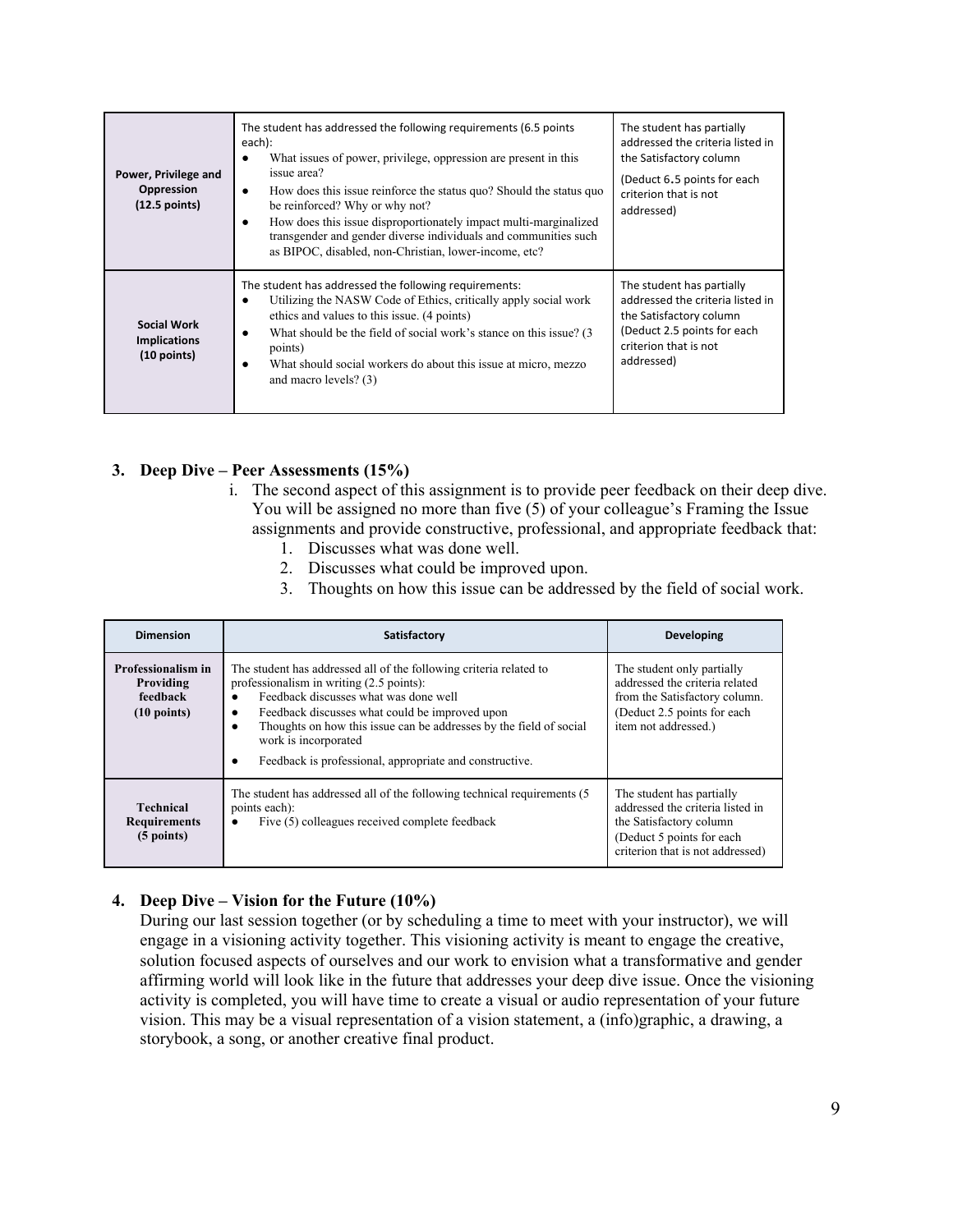| <b>Dimension</b>                          | Satisfactory                                                                                                                                                                                                                                                                                                                                                                                                               | <b>Developing</b>                                                                                                                                                                                                                                        |
|-------------------------------------------|----------------------------------------------------------------------------------------------------------------------------------------------------------------------------------------------------------------------------------------------------------------------------------------------------------------------------------------------------------------------------------------------------------------------------|----------------------------------------------------------------------------------------------------------------------------------------------------------------------------------------------------------------------------------------------------------|
| <b>Vision for Change</b><br>$(10$ points) | The student has addressed all of the following requirements (2.5 points)<br>each):<br>Described their vision for change<br>٠<br>Described their vision as a big picture (e.g., inspiring) not at the<br>$\bullet$<br>goal and outcome level<br>Explained how things will be different (e.g., for the organization,<br>community, nation, world, etc.).<br>Defended position using evidence in the literature.<br>$\bullet$ | The student has partially<br>addressed the criteria listed in<br>the Satisfactory column<br>(Deduct 2.5 points for each<br>criterion that is not addressed)<br>Instructor may deduct partial<br>points for each criterion that is<br>partially addressed |

### d. Attendance and class participation

This **online course has no formal attendance policy for our synchronous time together** recognizing there are a multitude of challenges for many students to show up in this capacity for our five sessions together. Each synchronous class session will be recorded and posted on Canvas within 24 hours of the class session. Students who do not attend the live session are still expected to watch the session and turn in any associated materials or assignments. All assignments are expected to be completed within the due date timeframe, in less previously discussed.

There is not a specific participation grade as participation is broadly defined and includes synchronous class time as well as engaging in asynchronous content - including showing up on time/posting/submitting assignments on time and returning from breaks on time/responding to questions or comments in a timely manner. Participation also includes asking questions, applying course concepts to questions about your own experiences, contributing to the learning of others, providing accurate and respectful feedback to others, identifying any unique learning needs or problems to the professor, and utilizing office hours/email communication when necessary to ask for clarification or assistance in fulfilling course expectations and assignments. Class contributions should focus on relevant course concepts and professional practice experiences. Monopolizing space or contributing off topic is not considered participation.

Here's a link to the Policy on Class [Attendance](https://ssw.umich.edu/msw-student-guide/section/1.09.00/17/policy-on-class-attendance) found in the MSW Student Guide.

e. Grading

It is important to keep in mind that *you are not your grade!* Students come to graduate school with a wide range of academic experiences and preparedness. Thinking and writing about complex issues and abstract concepts can be very challenging for many students. If you are satisfied with the level of effort you have invested in the course, and you earn a grade of B or better, I hope you will feel very good about your performance.

## **Excellent Work**

Excellent work is work that is above course expectations. Grades in the 94 to 100 range constitute an A which translates to a 4.0. Grades in the 91 to 93 range constitutes an A minus which translates to a 3.7. Students display excellent work (*beyond course expectations*) in several ways: evidence that additional readings, beyond what is assigned, have been completed and integrated into written or in class presentations/participation; superior written work; evidence of critical thinking; demonstration of advanced practice skills applied to practice; and creativity and innovation in conceptual as well as practice-related thinking are frequently seen in the student's work.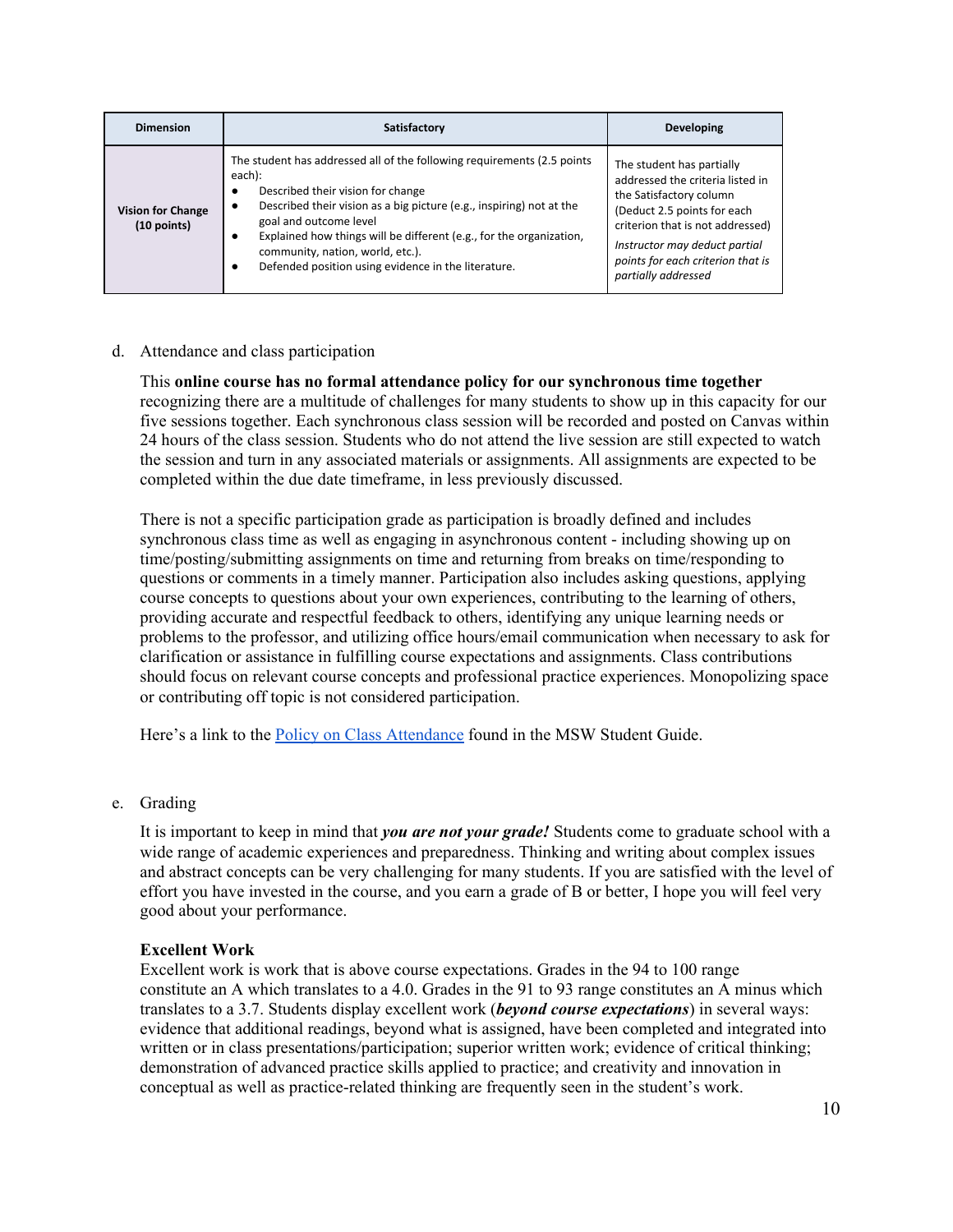## **Good Work**

Good work is work that meets course expectations. Grades in the 88 to 90 range constitute a B plus which translates to a 3.3. Grades in the 84 to 87 range constitute a B which translate to a 3.0. Grades in the 81 to 83 range constitute a B minus which translates to a 2.7. Students display good work in several ways: basic mastery of course material is evident in written or in class

presentations/participation; solid development of practice skills fitting with concentration-year expertise is evident; and creativity and innovation are noted but to a lesser degree and less frequently than that in the "excellent" category.

# **Work Minimally Meets Course Expectations**

Marginal work is work that meets minimal course expectations. Grades in the 78 to 80 range constitutes a C plus which translates to a 2.3. Grades in the 74 to 77 range constitute a C which translates to a 2.0. Grades in the 71 to 73 range constitute a C minus which translates to a 1.7.Students display marginal work in several ways: through evidence that course readings have not been covered, as observed in written or in class presentations/participation; conceptual confusion and difficulty with critical thinking are evident in written and verbal work; and through work that lacks an integration of theory and practice.

# **Failing Work**

Grades in the 0 to 70 range constitute an F which translates to a 0.0 Student demonstrates poor or unacceptable work during the course in several ways: inadequate understanding of course content, poor quality written work, plagiarism, and poor or unethical demonstration of practice skills.

| <b>Assessment Classification</b>    | Range  | Grade           | <b>Grade Point</b> |
|-------------------------------------|--------|-----------------|--------------------|
| Excellent Work                      | 94-100 |                 | 4.0                |
| (above course expectations)         | 91-93  | A -             | 3.7                |
| Good Work                           | 88-90  | $B+$            | 3.3                |
| (meets course expectations)         | 84-87  | B               | 3.0                |
|                                     | 81-83  | B-              | 2.7                |
| Poor Work                           | 78-80  | $C +$           | 2.3                |
| (meets minimal course expectations) | 74-77  | C               | 2.0                |
|                                     | 71-73  | $\mathcal{C}$ - | 1.7                |
| Failing Work                        | 70-0   | F               | 0.0                |

More information on MSW Student Guide policies on Grades in [Academic](http://ssw.umich.edu/msw-student-guide/chapter/1.08/grades-in-academic-courses-and-in-field-instruction) Courses and in Field [Instruction](http://ssw.umich.edu/msw-student-guide/chapter/1.08/grades-in-academic-courses-and-in-field-instruction) as well as Student Grievance [procedures](http://ssw.umich.edu/msw-student-guide/chapter/1.18/student-grievances) and the policy for [grading](https://ssw.umich.edu/msw-student-guide/section/1.08.01/15/grades-for-special-circumstances) in special [circumstances](https://ssw.umich.edu/msw-student-guide/section/1.08.01/15/grades-for-special-circumstances). Here are some resources around testing and [grading](http://www.crlt.umich.edu/testing_and_grading) from CRLT.

## **Winter 2021 SEMESTER NOTE:**

This semester will continue to pose many challenges to our physical and emotional wellbeing. We are still living through a pandemic, have a shifting political environment leading to community mobilization and civic unrest, and our semester will be occurring through a tumultuous and contentious transfer of presidential power and the fallout thereafter. Considering the stress and distress these factors will contribute to our daily lives throughout the semester, I encourage you to think about your capacity and strive for trying your best and not for perfection. Keep in communication with your instructor so we can work together to ensure your success.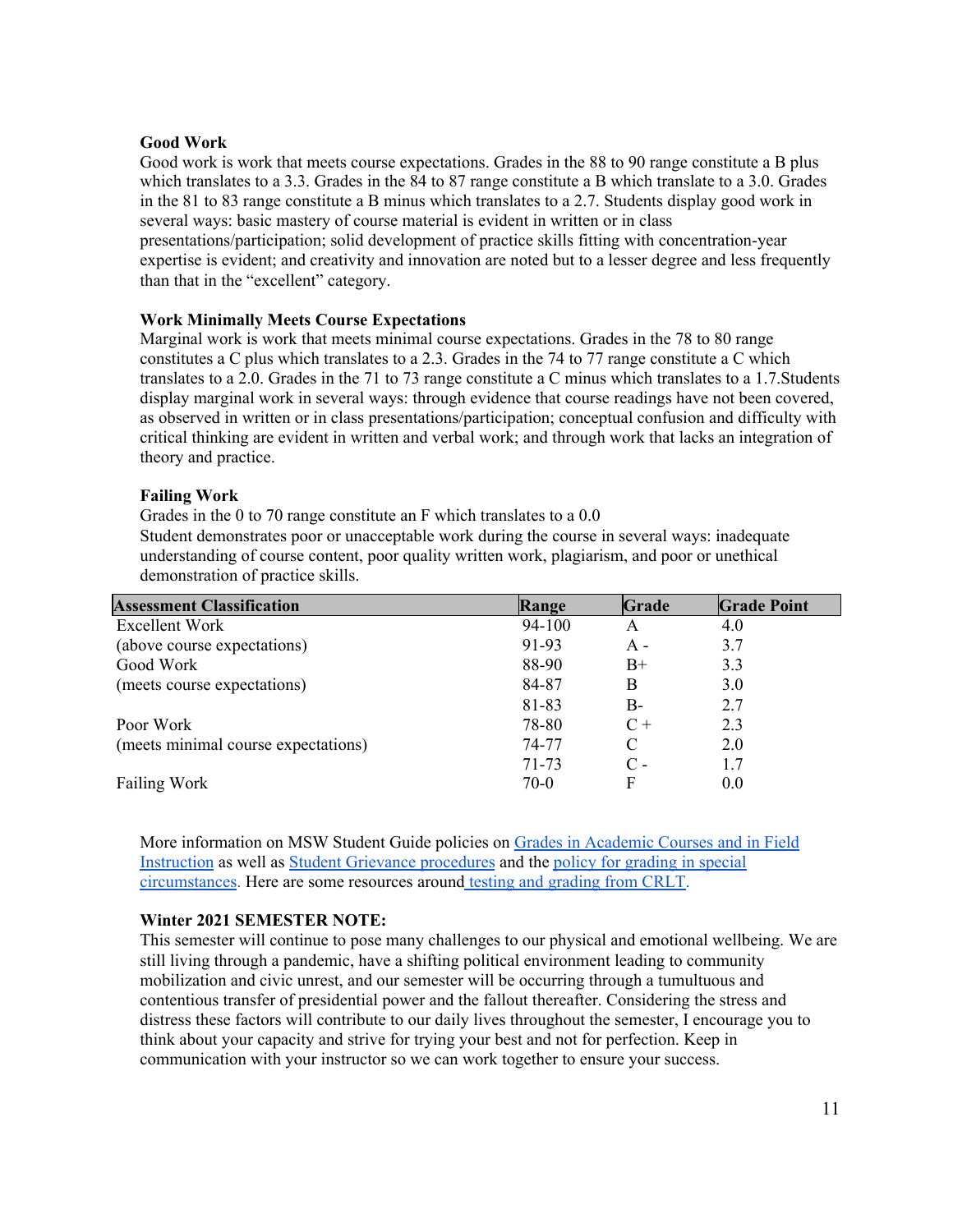## f. Class Recording and Course Materials

Audio and video recording of in-class lectures and discussions is prohibited without the advance written permission of the instructor. Students with an approved accommodation from the Office of Services for Students with Disabilities permitting the recording of class meetings must present documentation to the instructor in advance of any recording being done. The instructor reserves the right to disallow recording for a portion of any class time where privacy is a special concern. If the instructor chooses to record a class, they will decide which classes, if any, are recorded, what portion of each class is recorded, and whether a recording is made available on the course management website. On days when classes are recorded, students will be notified a recording is occurring. Class recordings and course materials may not be reproduced, sold, published or distributed to others, in whole or in part, without the written consent of the instructor.

Additional information on class recordings can be found the [Recording](https://safecomputing.umich.edu/be-aware/privacy/privacy-u-m/videoconferencing/recording-privacy-concerns-faq) and Privacy Concerns FAQ:

# **g.** COVID-19 Statement

For the safety of all students, faculty, and staff on campus, it is important for each of us to be mindful of safety measures that have been put in place for our protection. By returning to campus, you have acknowledged your responsibility for protecting the collective health of our community. Your participation in this course on an in-person/hybrid basis is conditional upon your adherence to all safety measures mandated by the state of Michigan and the University, including maintaining physical distancing of six feet from others, and properly wearing a face covering in class. Other applicable safety measures may be described in the [Wolverine](https://campusblueprint.umich.edu/uploads/Wolverine_Culture_of_Care%20sign_8.5x11_UPDATED_071520.pdf) Culture of Care and the [University's](http://ehs.umich.edu/wp-content/uploads/2020/07/U-M-Face-Covering-Policy-for-COVID-19.pdf) Face Covering Policy for [COVID-19](http://ehs.umich.edu/wp-content/uploads/2020/07/U-M-Face-Covering-Policy-for-COVID-19.pdf). Your ability to participate in this course in-person/hybrid may be impacted by failure to comply with campus safety measures. Individuals seeking to request an accommodation related to the face covering requirement under the Americans with Disabilities Act should contact the [Office](https://oie.umich.edu/american-with-disabilities-act-ada/) for [Institutional](https://oie.umich.edu/american-with-disabilities-act-ada/) Equity. If you are unable or unwilling to adhere to these safety measures while in a face-to-face class setting, you will be required to participate on a remote basis. I also encourage you to review the Statement of Student Rights and [Responsibilities](https://oscr.umich.edu/statement#1) and the [COVID-related](https://oscr.umich.edu/sites/oscr.umich.edu/files/2020_statement_addendum_final_approved.pdf) Addendum to the Statement of Student Rights and [Responsibilities](https://oscr.umich.edu/sites/oscr.umich.edu/files/2020_statement_addendum_final_approved.pdf).

# h. Health-Related Class Absences

Please evaluate your own health status regularly and refrain from attending class and coming to campus if you are ill. You are encouraged to seek appropriate medical attention for treatment. School of Social Work students who miss class due to illness of any kind will be given opportunities to access course materials online or provided with alternative learning opportunities. Please notify me by email about your absence as soon as practical, so that I can make accommodations. Please note that documentation (a doctor's note) for medical excuses is *not* required.

Additional School and University policies, information and resources are available here: <https://ssw.umich.edu/standard-policies-information-resources>. They include:

- *● Safety and emergency preparedness*
- *● Mental health and well-being*